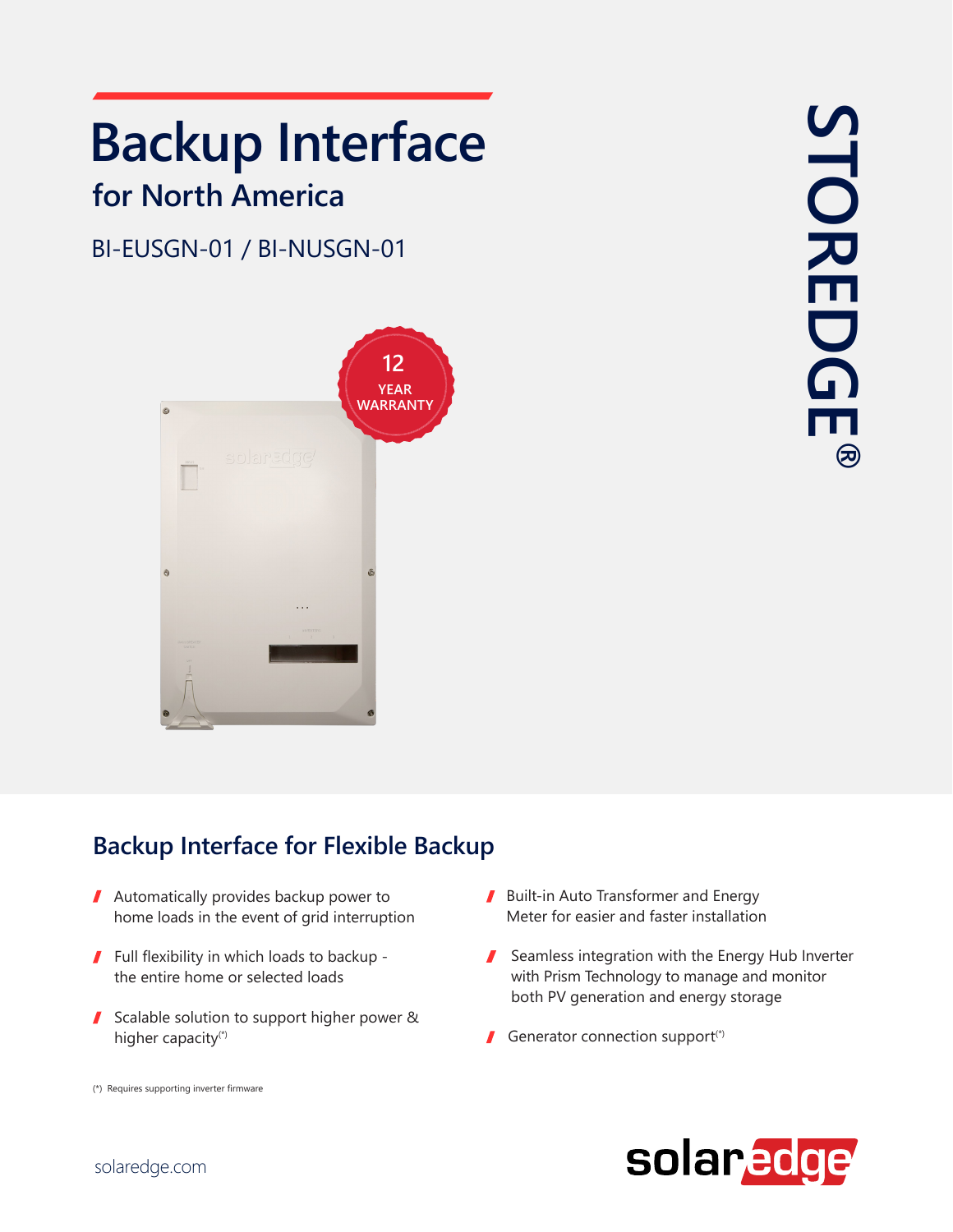## **/ Backup Interface for North America**

#### BI-EUSGN-01 / BI-NUSGN-01

|                                                         | BI-EUSGN-01                           | BI-NUSGN-01       |         |
|---------------------------------------------------------|---------------------------------------|-------------------|---------|
| <b>INPUT FROM GRID</b>                                  |                                       |                   |         |
| <b>AC Current Input</b>                                 | 200                                   |                   | А       |
| AC Output Voltage (Nominal)                             | 240                                   |                   | Vac     |
| AC Output Voltage Range                                 | $211 - 264$                           |                   | Vac     |
| AC Frequency (Nominal)                                  | 60                                    |                   | Hz      |
| AC Frequency Range                                      | $59.3 - 60.5$                         |                   | Hz      |
| Microgrid Interconnection Device Rated Current          | 200                                   |                   | А       |
| Service Side AC Main Circuit Breaker Rated Current      | 200                                   | N/A               | А       |
| Service Side AC Main Circuit Breaker Interrupt Current  | 10k                                   | N/A               | A       |
| Grid Disconnection Switchover Time                      | < 100                                 |                   | ms      |
| <b>OUTPUT TO MAIN DISTRIBUTION PANEL</b>                |                                       |                   |         |
| Maximum AC Current Output                               | 200                                   |                   | А       |
| AC L-L Output Voltage (Nominal)                         | 240                                   |                   | Vac     |
| AC L-L Output Voltage Range                             | $211 - 264$                           |                   | Vac     |
| AC Frequency (Nominal)                                  | 60                                    |                   | Hz      |
| AC Frequency Range                                      | $59.3 - 60.5$                         |                   | Hz      |
| Maximum Inverters AC Current Output in Backup Operation | 78                                    |                   | А       |
| Imbalance Compensation in Backup Operation              | 5000                                  |                   | W       |
| AC L-N Output Voltage in Backup (Nominal)               | 120                                   |                   | $\vee$  |
| AC L-N Output Voltage Range in Backup                   | $105 - 132$                           |                   | $\vee$  |
| AC Frequency Range in Backup                            | $55 - 65$                             |                   | Hz      |
| <b>INPUT FROM INVERTER</b>                              |                                       |                   |         |
| Number of Inverter Inputs                               | 3                                     |                   | $\#$    |
| Rated AC Power                                          | 7,600                                 |                   | W       |
| Maximum Continuous Input Current @ 240V                 | 32                                    |                   | Α       |
| Rated AC Power in Continuous Backup Operation           | 6,100                                 |                   | W       |
| Maximum Continuous Input Current in Backup Operation    | 26                                    |                   | А       |
| Peak AC Power (<10 sec) in Backup Operation             | 7,000                                 |                   | W       |
| Peak AC Current (<10 sec) in Backup Operation           | 30                                    |                   | А       |
| Inverter Input AC Circuit Breaker                       | 40                                    |                   | А       |
| Upgradability                                           | Up to 3 $X$ 63A CB <sup>(1)</sup>     |                   |         |
| <b>GENERATOR(2)</b><br>Maximum Rated AC Power           |                                       |                   | W       |
| Maximum Continuous Input Current                        | 15,000<br>63                          |                   | Adc     |
| Dry Contact Switch Voltage Rating                       | 250/30                                |                   | Vac/Vdc |
| Dry Contact Switch Current Rating                       | 5                                     |                   | Α       |
| 2-wire Start Switch                                     | Yes                                   |                   |         |
| <b>ADDITIONAL FEATURES</b>                              |                                       |                   |         |
| Installation Type                                       | Suitable for use as service equipment | For main lug only |         |
| Number of Communication Inputs                          | $\overline{c}$                        |                   |         |
| Communication                                           | <b>RS485</b>                          |                   |         |
| Energy Meter (for Import/Export)                        | 1% accuracy                           |                   |         |
| Manual Control Over Microgrid Interconnection Device    | Yes                                   |                   |         |
|                                                         |                                       |                   |         |

(1) Each 40A CB supports up to one 7.6kW inverter, with each 63A CB supporting one 10kW and one 11.4kW inverter. The CB upgrade kit is available with<br>the following part numbers: for 40A CB, CB-UPG-40-01; for 63A, CB CB-UPG